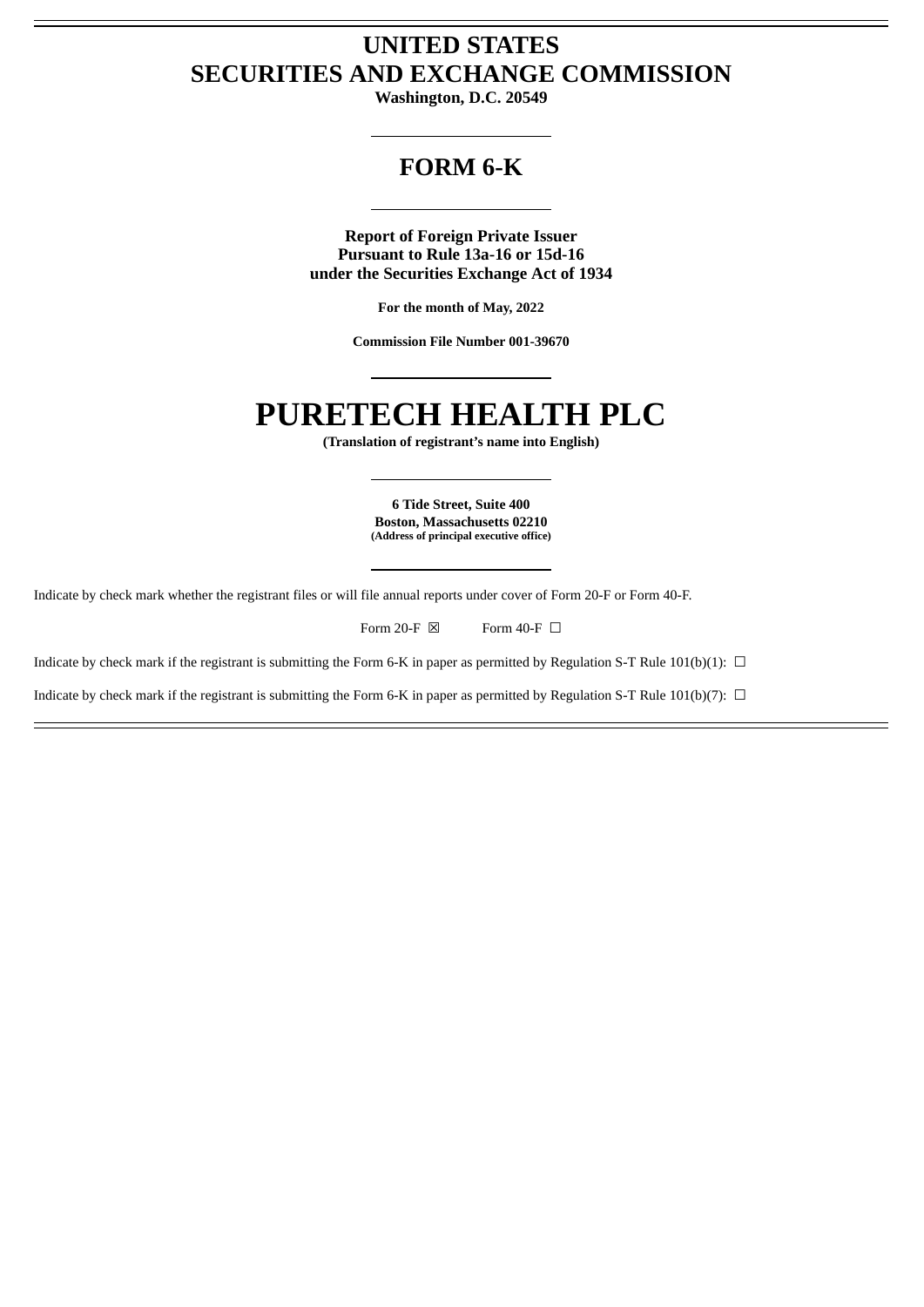#### **INFORMATION CONTAINED IN THIS REPORT ON FORM 6-K**

On May 9, 2022, PureTech Health plc (LSE: PRTC, Nasdaq: PRTC) (the "Company") announced the commencement of a \$50 million share repurchase program (the "Program") of its ordinary shares of one pence each ("Ordinary Shares"). The Company plans to execute the Program in two equal tranches. In respect of the first tranche, PureTech entered into an irrevocable non-discretionary instruction with Jefferies International Limited ("Jefferies") in relation to the purchase by Jefferies of Ordinary Shares for an aggregate consideration (excluding expenses) of no greater than \$25 million and the simultaneous on-sale of such Ordinary Shares by Jefferies to PureTech. Jefferies makes its trading decisions in relation to the Ordinary Shares independently of, and uninfluenced by, the Company. Purchases may continue during any close period to which the Company is subject. Any purchase of Ordinary Shares under the first tranche of the Program are carried out on the London Stock Exchange and any other UK recognized investment exchange which may be agreed, in accordance with pre-set parameters and in accordance with, and subject to limits, including those limits related to daily volume and price, prescribed by the Company's general authority to repurchase Ordinary Shares granted by its shareholders at its most recent annual general meeting on May 27, 2021, Chapter 12 of the Financial Conduct Authority's UK Listing Rules, Article 5(1) of Regulation (EU) No. 596/2014 (as incorporated into UK domestic law by the European Union (Withdrawal) Act 2018) and Commission Delegated Regulation (EU) 2016/1052 (as incorporated into UK domestic law by the European Union (Withdrawal) Act 2018). All Ordinary Shares repurchased under the Program will be held in treasury.

During the month ended May 31, 2022, the Company had the following daily purchases of its own Ordinary Shares under the Program through Jefferies:

|              | <b>Ordinary Shares</b> | <b>Volume Weighted</b><br><b>Average Price Paid</b> |                           |                          |
|--------------|------------------------|-----------------------------------------------------|---------------------------|--------------------------|
| Date         | Repurchased            | per Ordinary Share                                  | <b>Highest Price Paid</b> | <b>Lowest Price Paid</b> |
| May 9, 2022  | 29,545                 | 163.88p                                             | 170.20 <sub>p</sub>       | 161.00 <sub>p</sub>      |
| May 10, 2022 | 43,836                 | 162.46p                                             | 166.40 <sub>p</sub>       | 157.40 <sub>p</sub>      |
| May 11, 2022 | 44,630                 | 172.17p                                             | 175.80 <sub>p</sub>       | 167.00 <sub>p</sub>      |
| May 12, 2022 | 46,379                 | 169.35 <sub>p</sub>                                 | 173.20p                   | 166.20p                  |
| May 13, 2022 | 21,361                 | 174.64p                                             | 174.80 <sub>p</sub>       | 172.80p                  |
| May 16, 2022 | 47,323                 | 175.29p                                             | 176.40 <sub>p</sub>       | 173.40 <sub>p</sub>      |
| May 17, 2022 | 46,037                 | 177.35p                                             | 179.20p                   | 174.20p                  |
| May 18, 2022 | 47,109                 | 179.57p                                             | 181.00p                   | 177.20p                  |
| May 19, 2022 | 46,603                 | 175.29p                                             | 180.00 <sub>p</sub>       | 171.00 <sub>p</sub>      |
| May 20, 2022 | 50,363                 | 183.11p                                             | 185.20 <sub>p</sub>       | 179.40 <sub>p</sub>      |
| May 23, 2022 | 50,950                 | 184.49 <sub>p</sub>                                 | 185.80 <sub>p</sub>       | 181.40 <sub>p</sub>      |
| May 24, 2022 | 50,056                 | 176.67p                                             | 183.00 <sub>p</sub>       | 172.20p                  |
| May 25, 2022 | 49,379                 | 175.03p                                             | 177.00p                   | 170.00 <sub>p</sub>      |
| May 26, 2022 | 47,160                 | 178.84p                                             | 180.20 <sub>p</sub>       | 173.80p                  |
| May 27, 2022 | 47,919                 | 180.78p                                             | 185.00 <sub>p</sub>       | 177.80p                  |
| May 30, 2022 | 25,217                 | 185.17p                                             | 186.00 <sub>p</sub>       | 183.80 <sub>p</sub>      |
| May 31, 2022 | 49,249                 | 184.70 <sub>p</sub>                                 | 186.60p                   | 179.00p                  |

During the month ended May 31, 2022, the Company repurchased an aggregate of 743,116 Ordinary Shares. As of May 31, 2022, the Company's issued share capital was 288,611,120 shares, 743,116 of which were held in treasury, resulting in total voting rights in the Company of 287,868,004 shares. To view the details of the individual transactions, please paste the following URL(s) into the address bar of your browser with respect to each individual date of repurchase under the Program:

May 9, 2022: https://data.fca.org.uk/artefacts/NSM/RNS/4363881.html May 10, 2022: https://data.fca.org.uk/artefacts/NSM/RNS/4365501.html May 11, 2022: https://data.fca.org.uk/artefacts/NSM/RNS/4367138.html May 12, 2022: https://data.fca.org.uk/artefacts/NSM/RNS/4368852.html May 13, 2022: https://data.fca.org.uk/artefacts/NSM/RNS/4370531.html May 16, 2022: https://data.fca.org.uk/artefacts/NSM/RNS/4372195.html May 17, 2022: https://data.fca.org.uk/artefacts/NSM/RNS/4373834.html May 18, 2022: https://data.fca.org.uk/artefacts/NSM/RNS/4375570.html May 19, 2022: https://data.fca.org.uk/artefacts/NSM/RNS/4377110.html May 20, 2022: https://data.fca.org.uk/artefacts/NSM/RNS/4378718.html May 23, 2022: https://data.fca.org.uk/artefacts/NSM/RNS/4380434.html May 24, 2022: https://data.fca.org.uk/artefacts/NSM/RNS/4382153.html May 25, 2022: https://data.fca.org.uk/artefacts/NSM/RNS/4383727.html May 26, 2022: https://data.fca.org.uk/artefacts/NSM/RNS/4385273.html May 27, 2022: https://data.fca.org.uk/artefacts/NSM/RNS/4386847.html May 30, 2022: https://data.fca.org.uk/artefacts/NSM/RNS/4388273.html May 31, 2022: https://data.fca.org.uk/artefacts/NSM/RNS/4390083.html